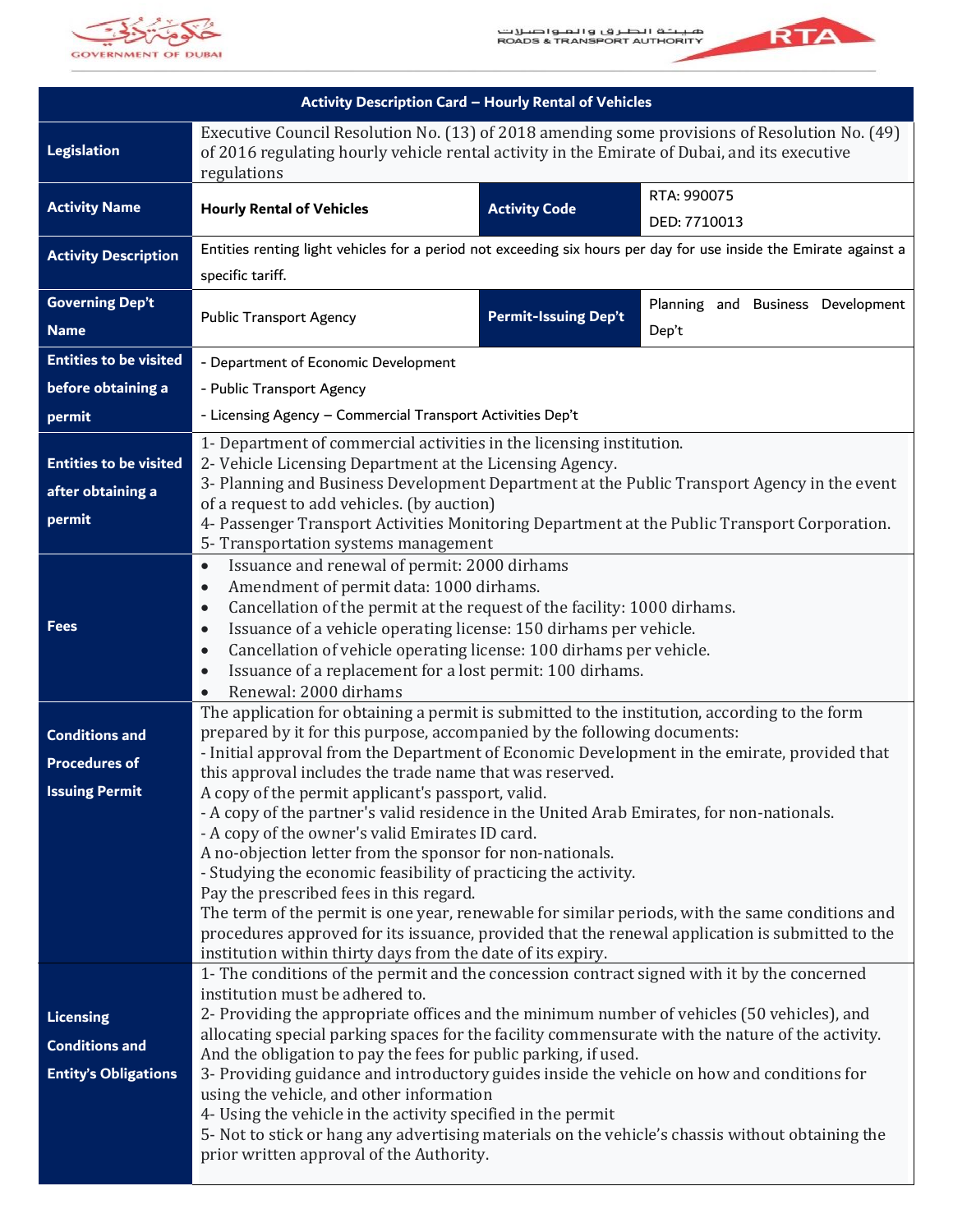|                       | 6- Licensing and insuring the vehicle annually, in accordance with the legislation in force in this                                                                                                    |
|-----------------------|--------------------------------------------------------------------------------------------------------------------------------------------------------------------------------------------------------|
|                       | regard<br>7- Cooperating with the authority's employees and the concerned government agencies, and                                                                                                     |
|                       | providing them with the information, data and documents they request                                                                                                                                   |
|                       | 8- Not to rent the vehicle to any person who does not hold a driving license recognized by the                                                                                                         |
|                       | Authority                                                                                                                                                                                              |
|                       | 9- Create records and documents related to the movement of vehicles and their locations,                                                                                                               |
|                       | prepare data and statistics specified or requested by the Agency, and keep them for the period                                                                                                         |
|                       | specified by it.                                                                                                                                                                                       |
|                       | 10- Commitment to the tariff specified by the Authority in return for renting the vehicle.<br>11- Not to rent the vehicle for more than 24 continuous hours for the same user                          |
|                       | 12- Installing the geographical tracking system in the vehicle.                                                                                                                                        |
|                       | 11- Create vehicle periodic maintenance records and keep them, whether in paper or electronic                                                                                                          |
|                       | form                                                                                                                                                                                                   |
|                       | 12- Subscribing and registering in the system, and linking its electronic system to the system in<br>accordance with the mechanism adopted by the Authority and the concerned authorities in this      |
|                       | regard.                                                                                                                                                                                                |
|                       | 13- Not to rent the vehicle to anyone other than the users registered in the system.                                                                                                                   |
|                       | 14- Not to assign or amend the permit to others without obtaining the approval of the institution<br>15- Not to stop practicing the activity until after obtaining the approval of the institution     |
|                       | 16- Not to rent the vehicle for more than 24 continuous hours for the same user                                                                                                                        |
|                       | 17- Installing the geographical tracking system in the vehicle.                                                                                                                                        |
|                       | 18- Any other obligations determined by the Authority pursuant to the decisions issued by it in                                                                                                        |
|                       | this regard                                                                                                                                                                                            |
|                       | 19-Obligation to include data and information for trips in the electronic car rental office                                                                                                            |
|                       | information system during the specified period from the time of vehicle reservation.                                                                                                                   |
|                       | 20 - Not to add any vehicle that exceeds the minimum referred to above unless after obtaining                                                                                                          |
|                       | the approval of the Agency on this and entering into the public auction offered by the Authority<br>on the license plates of the vehicles that it is decided to operate to conduct the activity in the |
|                       | Emirate.                                                                                                                                                                                               |
|                       | 21- Replace the vehicle intended for this activity after four years of its operation in the activity.                                                                                                  |
|                       | 22- Providing a call center around the clock to serve the users and its workers to respond to                                                                                                          |
|                       | their inquiries.                                                                                                                                                                                       |
|                       | 23- Not to rent the vehicle with the driver                                                                                                                                                            |
|                       | A- For a facility to obtain a permit, the following are required:                                                                                                                                      |
|                       | 1- Obtaining the necessary approvals from the concerned authorities in the emirate<br>2- The commercial establishment license shall be limited to practicing the activity only and shall               |
| <b>Conditions for</b> | be free from any other activity.                                                                                                                                                                       |
| issuing a permit      | 3- Having one traffic file for the facility.                                                                                                                                                           |
|                       | B- The facility must fulfill the conditions stipulated in Paragraph (A) of this Article when                                                                                                           |
|                       | establishing any of its branches inside the Emirate, after obtaining the institution's prior written                                                                                                   |
|                       | approval for that.                                                                                                                                                                                     |
|                       | 1- The user registers in the facility's electronic system or smart application according to the                                                                                                        |
|                       | required data, including the user's name, phone number, e-mail, credit card number, personal                                                                                                           |
|                       | photo, driver's license, identity card for residents, passport, entry visa for visitors, and any other                                                                                                 |
| <b>Vehicle use</b>    | data or documents requested by the facility.                                                                                                                                                           |
|                       | 2- The facility, after verifying all the data and documents referred to in paragraph No. (1) above,                                                                                                    |
|                       | shall provide the user with the password and the personal identification code (PIN).                                                                                                                   |
|                       |                                                                                                                                                                                                        |
|                       | 1- It is prohibited for the facility to stop practicing the activity unless after notifying the Public<br>Transport Agency of that at least three months prior to the date of cessation and obtaining  |
| The establishment     | approval from the Agency.                                                                                                                                                                              |
| ceases to carry on    | 2- The facility is prohibited from making any change or modification in the location or private                                                                                                        |
| the activity          | parking spaces to practice the activity without notifying the Public Transport Corporation of                                                                                                          |
|                       | that at least three months prior to the change or modification required to be made and obtaining                                                                                                       |
|                       | approval from the Public Transport Corporation.                                                                                                                                                        |